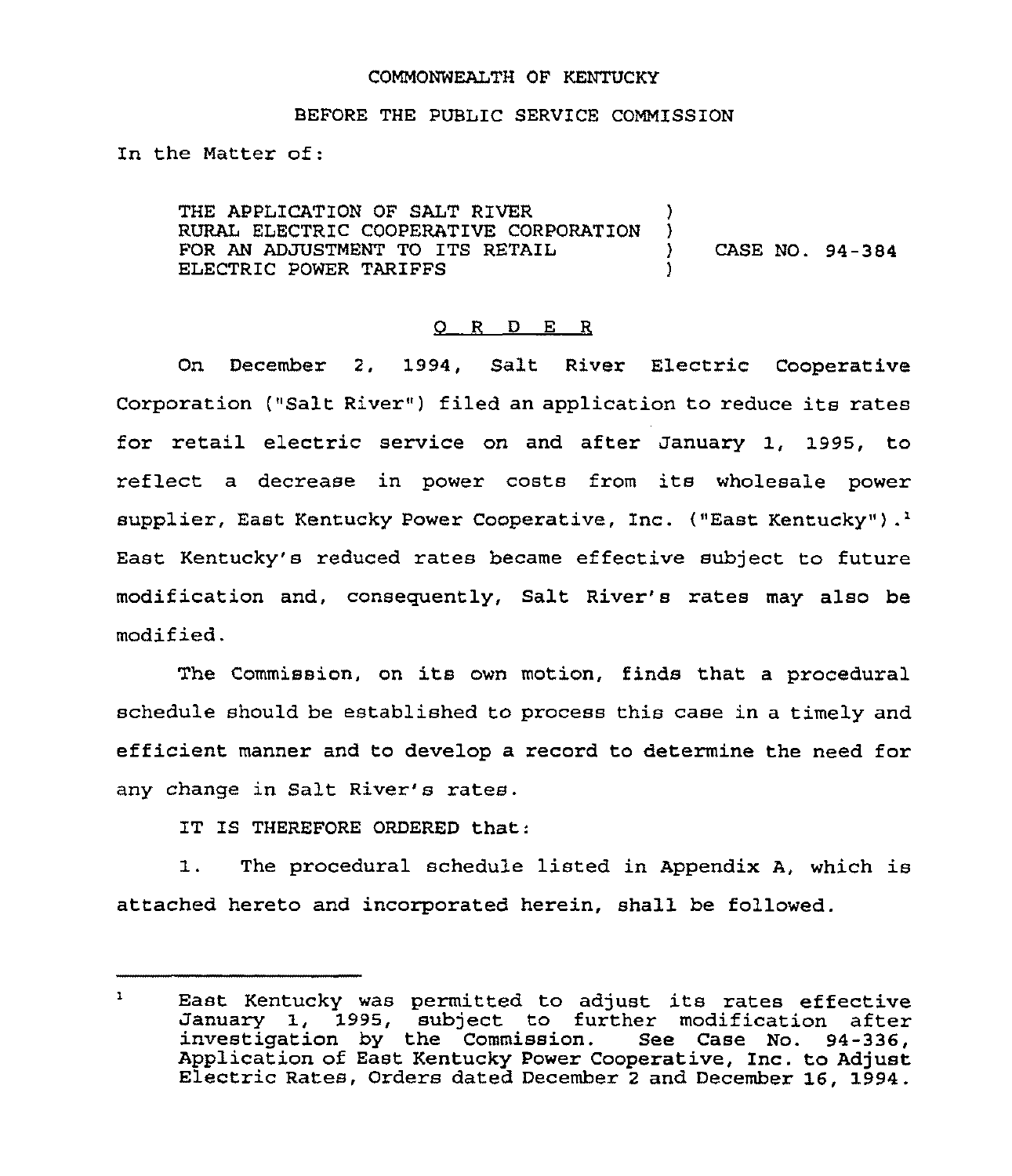2. All requests for information and responses thereto shall be appropriately indexed. All responses shall include the name of the person who will be responsible for responding to questions related to the information, with copies to all parties of record and 10 copies to the Commission.

Salt River shall give notice of the scheduled hearing in 3. accordance with the provisions set out in 807 KAR 5:011, Section 8(5) . At the time the publication is requested, Salt River shall forward a duplicate of the notice and request to the Commission.

4. Motions for extensions of time with respect to the schedule herein shall be made in writing and will be granted only upon a showing of good cause.

5. Nothing contained herein shall prevent the Commission from entering further Orders in this matter.

Done at Frankfort, Kentucky, this 13th day of January, 1995.

PUBLIC SERVICE COMMISSION

ATTEST:

 $\bigoplus_{\sigma}$  $1.12$ 

Executive Director